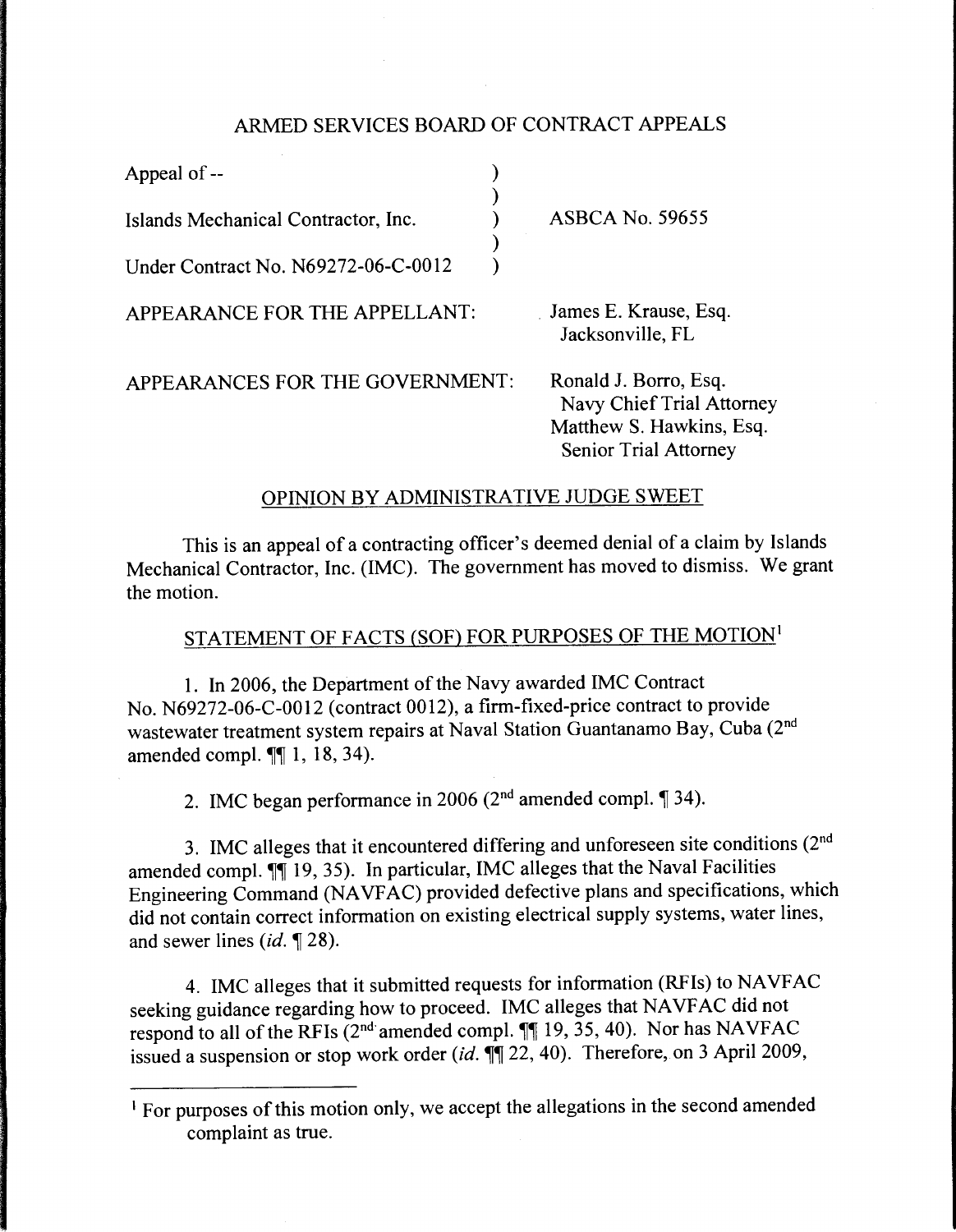IMC placed all of its equipment on stand-by status. IMC alleges that contract 0012 remains in stand-by status. *(Id.* **1** 38, 43)

5. IMC alleges that the failure to respond to the RFis caused delay and damages ( $2<sup>nd</sup>$  amended compl.  $\P\P$  25, 29, 41). In particular, IMC alleges that the uncertainty of not knowing when NAVFAC was going to respond to the RFIs forced IMC to maintain equipment on stand-by status *(id.* 1 30). IMC also alleges that, as a result of the delay, the warranties or guaranties on the installed equipment have expired *(id.* 145). Further, IMC alleges that some of the installed equipment will need to be replaced, and additional work beyond the scope of work will be required to complete the project *(id.*  $\P$ [ 45, 51).

6. IMC alleges that NA VF AC provided IMC with a draft modification on 21 September 2009. IMC alleges that the draft modification would have resolved the outstanding RFis. However, IMC refused to sign the draft modification because it contained language waiving IMC's right to seek additional compensation for the damages it incurred.  $(2^{nd}$  amended compl.  $\P$  44)

7. In response to the draft modification, IMC submitted a proposal to complete contract 0012 for \$373,121.72. NAVFAC has not accepted that proposal. (2<sup>nd</sup> amended compl.  $\P$  154)

8. On 11 July 2014, IMC submitted a request for equitable adjustment (REA) (R4, tab 18).

9. On 29 July 2014, IMC resubmitted the REA as a certified claim. In the claim, IMC sought \$2, 151,801.86 in direct labor and equipment costs, \$2,308,966.96 in indirect overhead costs, and "\$373,121. 78 pursuant to its proposal...for the completion of the Contract and to NA VFAC's Draft Modification dated July 31, 2013, once it receives direction from NAVFAC on the outstanding RFI[s]."  $(R4, tab 19$  at  $G-662-63)$ 

10. After a deemed denial, IMC filed an appeal and complaint with the Board (compl.).

11. We stayed proceedings, and IMC certified a revised claim with the contracting officer on 30 June 2015. The revised claim sought \$1,736,599.39 in direct labor and equipment costs, \$1,182,427.45 in indirect overhead costs, and "\$373,121.78 pursuant to its proposal...for the completion of the Contract and to NA VFAC's Draft Modification dated July 31, 2013, once it receives direction from NAVFAC on the outstanding RFI[s]." (R4, tab 25 at G-716-18)

12. On 17 May 2016, IMC filed an amended complaint with the Board, and certified a second revised claim to the contracting officer. The second revised claimwhich is the operative claim-sought \$1,494,996.09 in stand-by equipment costs,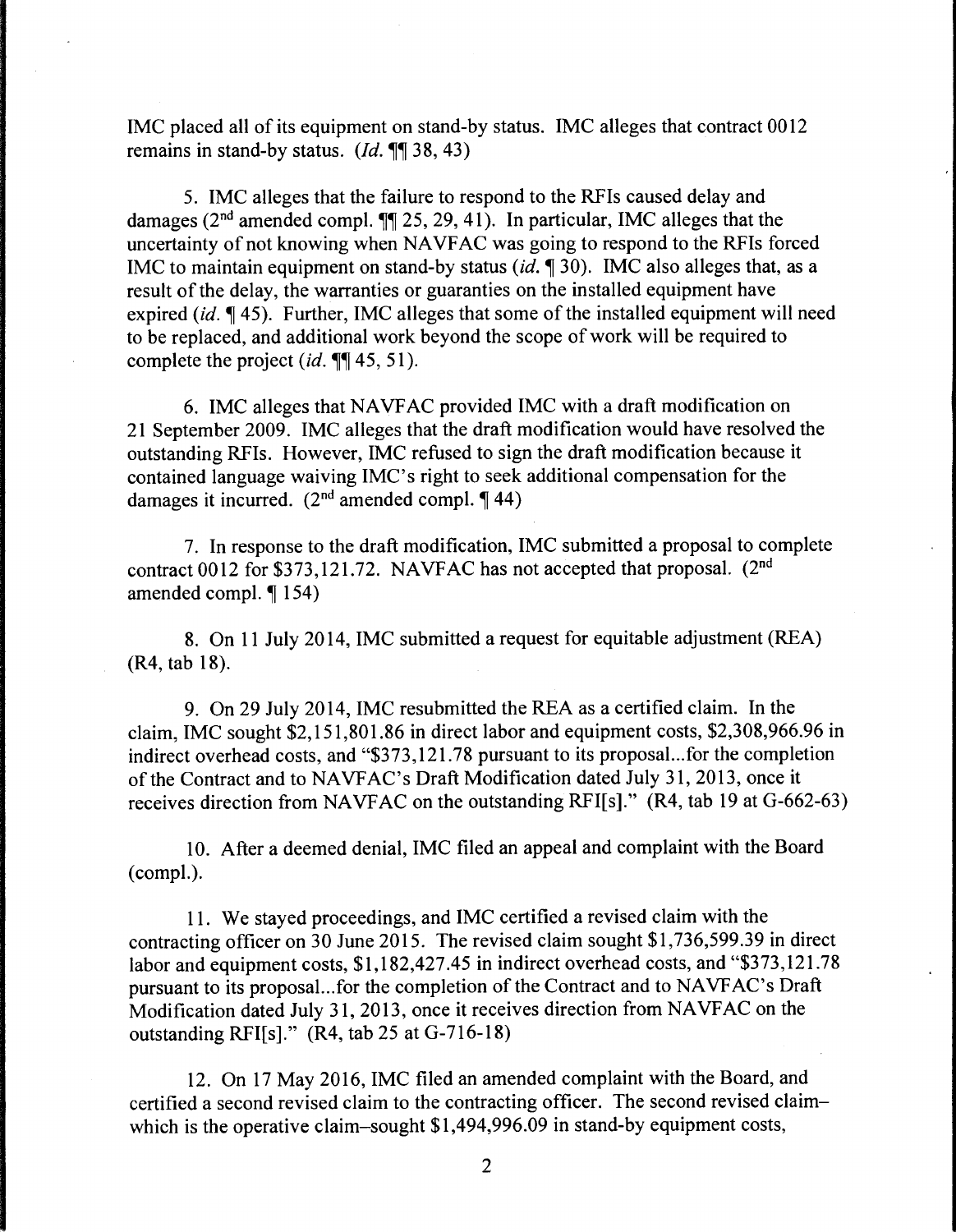\$479,382.79 in home office overhead costs, and "\$373,121.78 pursuant to its proposal...for the completion of the Contract and to NA VFAC's Draft Modification dated July 31, 2013, once IMC receives direction from NAVFAC on the outstanding RFI[s]." The second revised claim also sought "an extension of time." The second revised claim did not request that NA VF AC accept equipment without warranties or guaranties or pay replacement costs; provide direction to IMC; or modify the contract for IMC to perform additional work. (R4, tab 28 at G-767-68)

13. On 25 July 2016, IMC filed a second amended complaint-which is the operative complaint. The second amended complaint seeks \$1,494,996.09 in stand-by equipment costs, \$479,382.79 in home office overhead costs, and \$373,121.78 "pursuant to its proposal for the completion of the Contract."  $(2<sup>nd</sup>$  amended compl.  $\overline{11}$  26, 62, 153-54) (citation omitted). In the "Relief Requested" section, the second amended complaint requests that we:

> A. Determine that the NAVFAC Contracting Officer's refusal to notify the Contractor of the date by which the decision will be made is a deemed denial:

B. Determine that IMC's claim is valid pursuant to the Contract Disputes Act;

C. Find that NAVFAC is responsible for damages incurred by IMC for the factual and legal reasons outlined above;

D. Direct NAVFAC to make payment to IMC of the total of the sum certain amounts under the CLAIMS Section above, including standby or idle equipment, and office overhead in the amount of \$1,974,378.88 during the period from April 3, 2009 through December 31, 2013;

E. Direct NAVFAC to accept equipment that has remained exposed to the elements, installed by IMC pursuant to the plans but left unfinished due to the nonactions of NA VF AC, without warranties or guaranties, or to pay any costs to replace such equipment and the labor cost to remove the nonfunctioning equipment and install new equipment;

F. Direct NAVFAC to provide direction to IMC to allow completion of the Contract;

3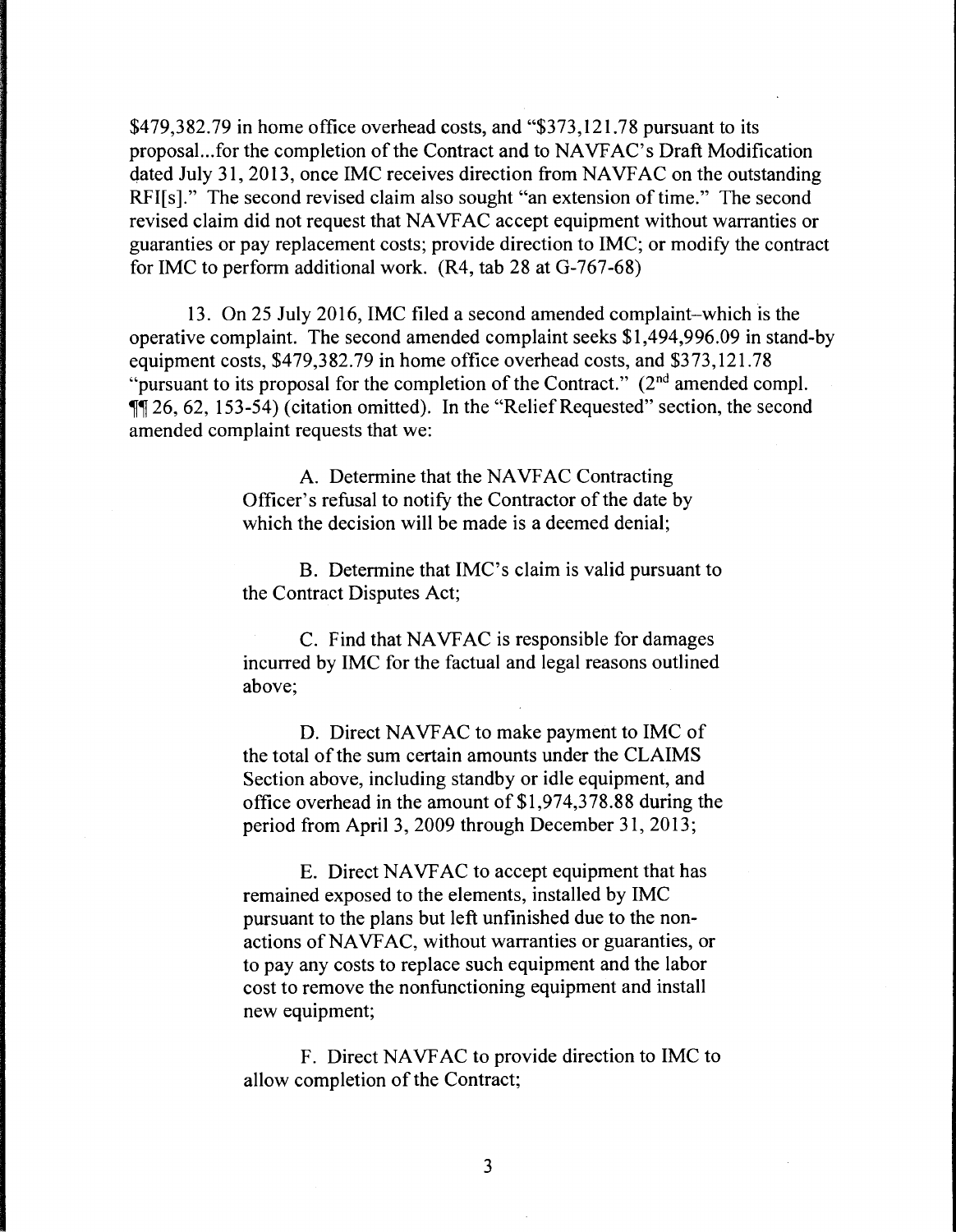G. Direct NA VF AC to modify the Contract for IMC to perform the additional work outlined in the proposal from IMC dated February 15, 2013 in the amount of \$373,121.78;

H. Direct NAVFAC to add to the Contract as many days as necessary to bring the Contract current plus the days needed to complete the original scope of work plus the days necessary to complete the additional work outlined in the Proposal from IMC in the amount of \$373, 121.78[.]

*(Id.* at 34-35) (Citation omitted)

14. The government has moved to dismiss, arguing that we do not possess jurisdiction because IMC seeks specific performance and injunctive relief, and failed to certify a claim seeking a sum certain as a matter of right.

#### DECISION

We do not possess jurisdiction over the appeal because IMC failed to certify a claim for a sum certain as a matter of right.<sup>2</sup> Under the Contract Disputes Act (CDA), 41 U.S.C. §§ 7101-7109, we only possess jurisdiction over an appeal if a contractor submits a cognizable claim to the contracting officer. *Rejlectone, Inc.* v. *Dalton,* 60 F.3d

<sup>2</sup> In particular, we do not possess jurisdiction over IMC's claims for an order directing NAVFAC to: (1) accept equipment without warranties or guaranties or pay replacement costs; (2) provide direction to IMC; (3) modify the contract for IMC to perform additional work; or  $(4)$  add as many days as necessary to complete the contract. "Under the CDA, for the Board to possess jurisdiction to entertain a claim, the claim must first have been presented to the contracting officer." *CDM Constructors, Inc., ASBCA No.* 59524, 15-1 BCA 136,097 at 176,23 8. Here, the second revised claim did not assert claims that NA VF AC should: (1) accept equipment without warranties or guaranties or pay replacement costs; (2) provide direction to IMC; or (3) modify the contract for IMC to perform additional work (SOF  $\P$  12). Thus, we do not possess jurisdiction over those claims in particular.

While the second revised claim requested an extension of time (SOF ii 12 ), the government's arguments regarding our lack of jurisdiction to order a contracting officer to modify a contract to extend a period of performance are well-taken. *Statistica, Inc.*, ASBCA No. 44116, 92-3 BCA 125,095 at 125,126; *Pemco Aeroplex, Inc., ASBCA No. 47402, 95-2 BCA*  $\sqrt{27,853}$  at 138,889.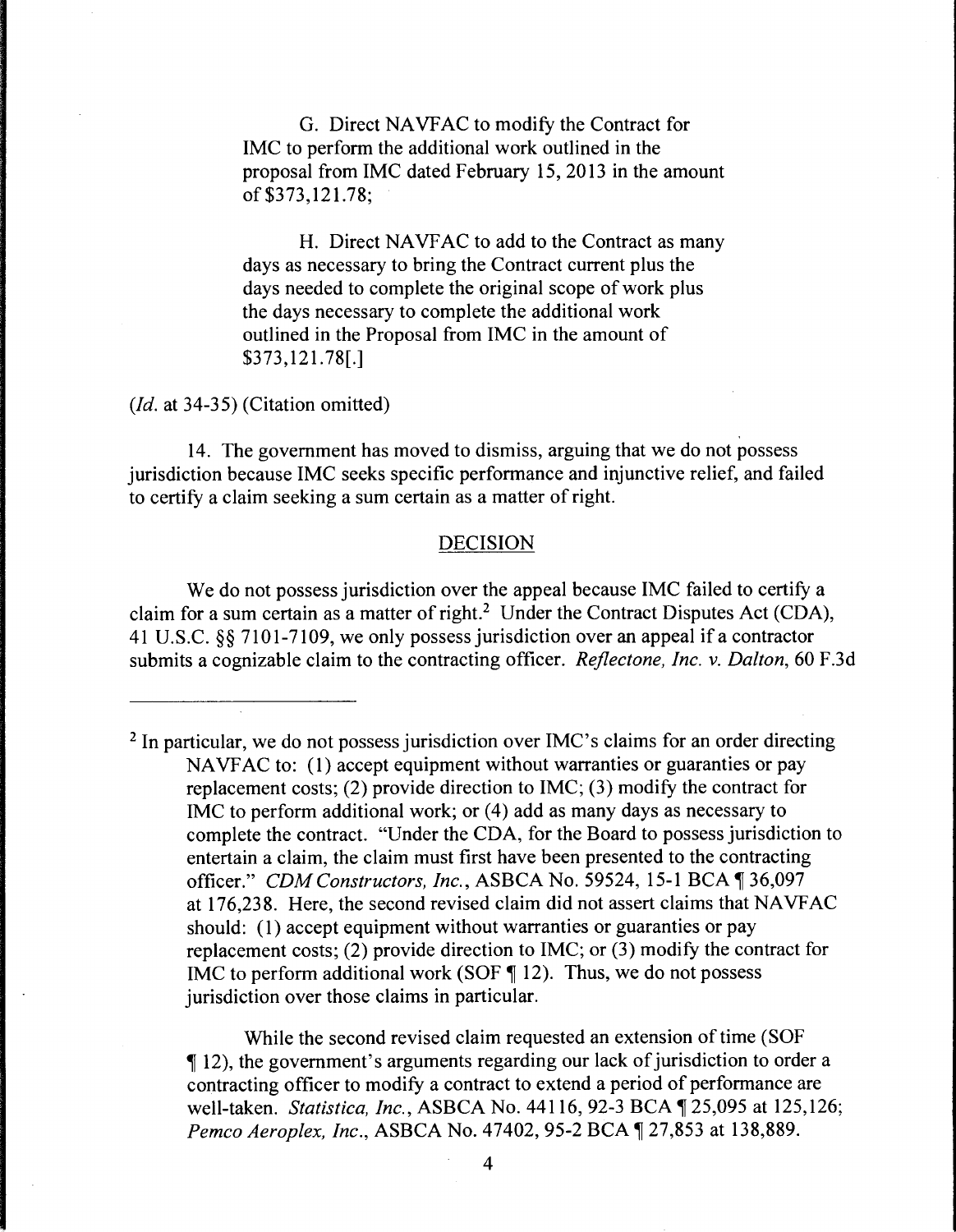1572, 1575 (Fed. Cir. 1995) (en bane); *Eaton Contract Services, Inc.,* ASBCA No. 52888 *et al.*, 02-2 BCA 1 32,023 at 158,266. A cognizable claim is a written demand seeking a sum certain as a matter of right. *Reflectone,* 60 F.3d at 1576. A proposal for work to be performed does not assert anything as a matter of right, and thus does not satisfy the sum certain as a matter of right requirement. *Id.* at 1577 n.7; *Essex Electro Engineers, Inc. v. United States,* 960 F.2d 1576, 1581-82 (Fed. Cir. 1992).

Here, the second revised claim-like the original and the revised claimscontains a proposal for work to be performed. It asserts that "IMC requests an additional \$373,121.78 pursuant to its proposal...for completion of the Contract" (SOF  $\P\P$  9, 11, 12). Therefore, the second revised claim does not satisfy the sum certain as a matter of right requirement, and we do not possess jurisdiction over an appeal based upon that claim.

IMC argues that its second revised claim sought a sum certain as a matter of right because it sought \$1,974,378.88 in equipment stand-by and home office overhead costs. However:

> The failure to meet jurisdictional requirements remains even if, as here, the "claims" contain one component...which were stated in a sum certain but the overall "claim" is not. We will not entertain that portion of a claim stated in a fixed amount and discard the remainder, as an "entire claim is in a sum certain, or it is not."

*Eaton, 02-2 BCA* 132,023 at 158,267 (citation omitted). While the equipment stand-by and home office overhead components of the second revised claim were stated in a sum certain as a matter of right, the overall claim was not because the second revised claim also sought  $$373,121.78$  in proposed costs (SOF  $\P\P$ 9, 11, 12). Therefore, we will not entertain the portion of the claim stated in a sum certainnamely the equipment stand-by and home office overhead costs-and discard the remainder-namely the proposed costs.

IMC also argues that the proposed costs, which purportedly were not part of its claim, were inadvertently included in the second amended complaint, and requests that it be permitted to amend the second amended complaint to remove those costs. As an initial matter, in order to file an amendment to its second amended complaint, IMC must file a motion for leave to do so, which attaches its proposed amended complaint. *MicroTechnologies, LLC, ASBCA Nos. 59911, 59912, 15-1 BCA 136,125 at 176,348* n.2. More fundamentally, IMC is incorrect in its assertion that it did not include the proposed costs in its claim (SOF  $\P\P$ 9, 11, 12). Because the defect is a jurisdictional defect with the certified claim-and not merely a pleading deficiency-amending the second amended complaint would not cure the defect.

5